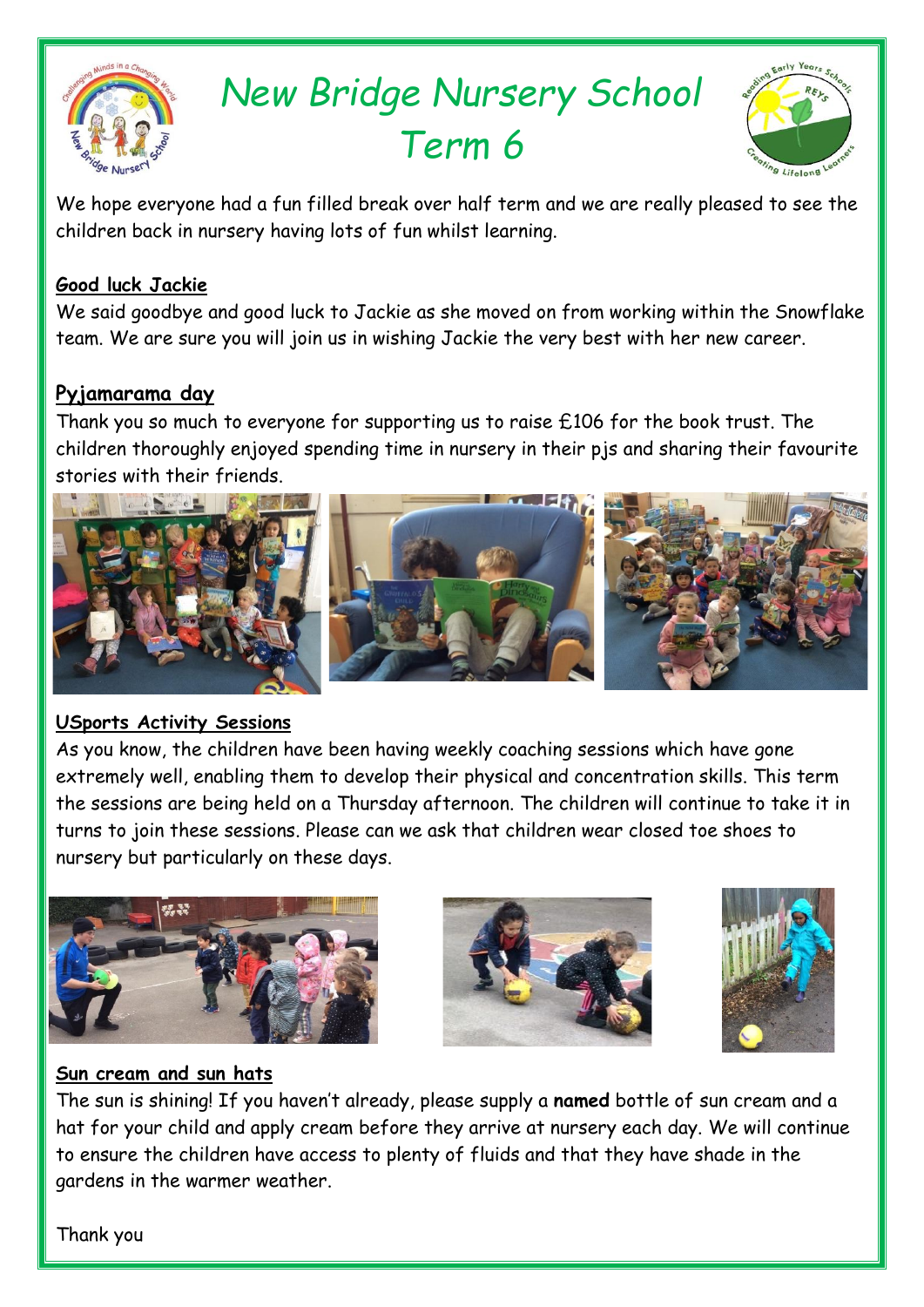#### **Inset days and staff training**

We have been working hard behind the scenes, further developing our knowledge and skills and preparing for the revisions to the Early Years Foundation Stage that will take effect in September 2021. We have also been focussing on developing the learning environment for the children. Members of the team have also attended Refresher First Aid, Health and Safety, Intensive Interactions and Safeguarding training.

#### **School Consultation**

Thank you to everyone that responded to the consultation regarding the possible amendment to the school hours from September 2021. The Governing Board have reviewed the survey responses and the vast majority of stakeholders were in favour of the amendments and have agreed with the changes. This is now with Reading Borough Council for a final decision. We will keep you updated as we have any further information.

#### **School transitions**

For those of you with children due to start school in September 2021, we have been working alongside the schools and, where possible, have arranged for teachers to visit the nursery to meet the key persons and spend a little time getting to know the children. We will be uploading children's final comments on Tapestry from 9<sup>th</sup> July for parents to read and make a comment. From then, we will only be adding end of term photos. We will then be sending links to families to download their children's journal at the end of term.

#### **Who is going to the same school as your child?**

We would also like to upload a memo for showing parents who their child will be going to school with. We previously asked parents to agree to this but had very little response to confirm this. However, we are still being asked by many parents to share this information. In light of this, if you DO NOT wish to be included please email [hos@newbridgenursery.reading.sch.uk](mailto:hos@newbridgenursery.reading.sch.uk) by 18<sup>th</sup> June 2021.

#### **School Photographer**

We are pleased to confirm that a school photographer (Braiswick Photographic Co Ltd) will be coming into nursery on Friday 25<sup>th</sup> June to take individual photographs of the children.

#### **Absences and Lateness**

Please ensure that you bring your child to nursery on time each day. If on the very rare occasion you are going to be late please call us to let us know. It is important that the children arrive on time as it impacts the whole group if the team need to be interrupted to welcome a late child. If your child is going to be absent from nursery, please call us on the 1<sup>st</sup> day. We have a duty of care to follow up any with anyone that has not called us to let us know why their child isn't in nursery school. If your child has any Covid symptoms. please follow the information below.

Thank you for your understanding.